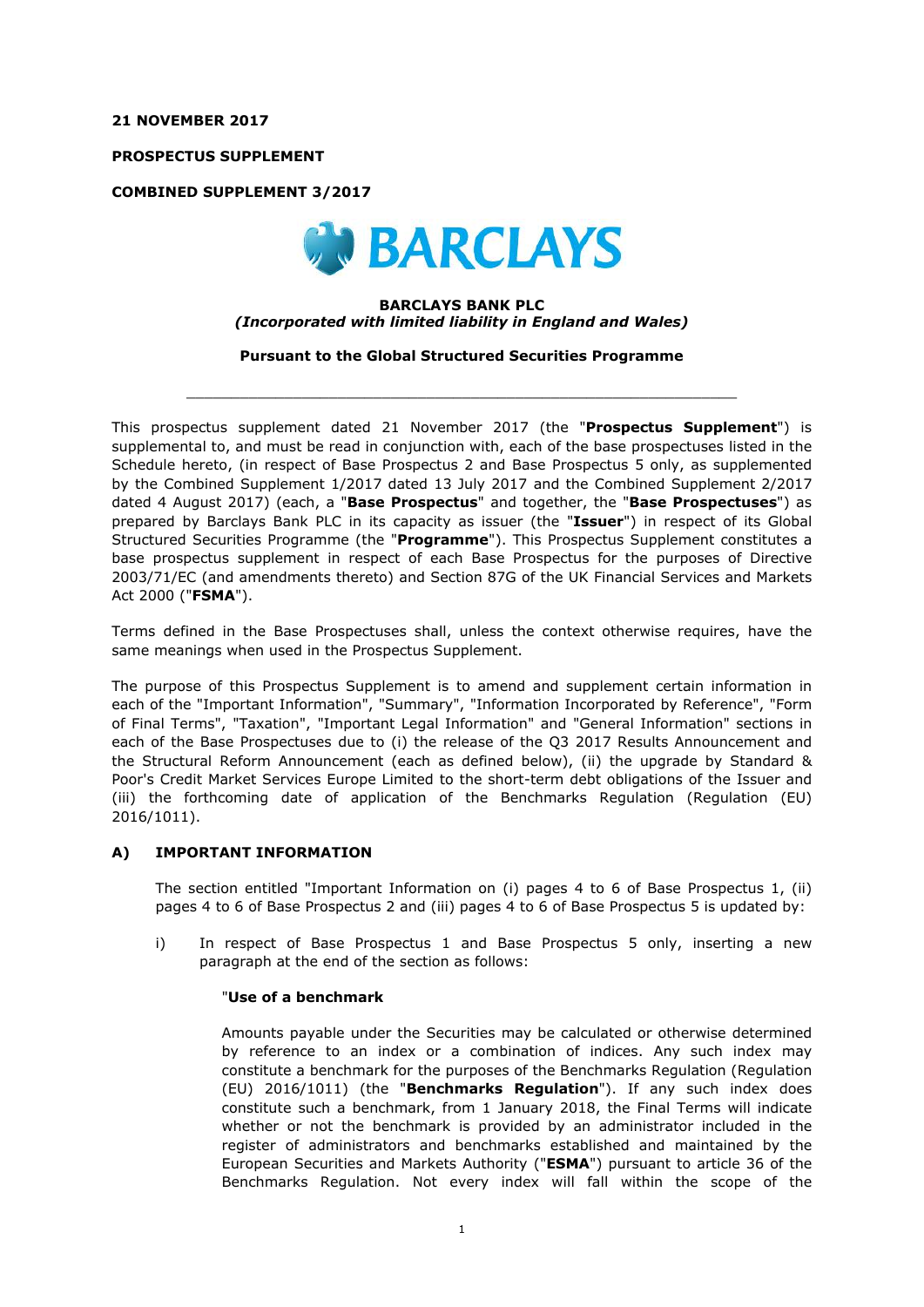Benchmarks Regulation. Furthermore transitional provisions in the Benchmarks Regulation may have the result that the administrator of a particular benchmark is not required to appear in the register of administrators and benchmarks at the date of the Final Terms. The registration status of any administrator under the Benchmarks Regulation is a matter of public record and, save where required by applicable law, the Issuer does not intend to update the Final Terms to reflect any change in the registration status of the administrator."

ii) In respect of Base Prospectus 2 only, inserting a new paragraph at the end of the section as follows:

#### "**Use of a benchmark**

Amounts payable under the Securities or assets deliverable under the Securities may be calculated or otherwise determined by reference to an index or a combination of indices. Any such index may constitute a benchmark for the purposes of the Benchmarks Regulation (Regulation (EU) 2016/1011) (the "**Benchmarks Regulation**"). If any such index does constitute such a benchmark, from 1 January 2018, the Final Terms will indicate whether or not the benchmark is provided by an administrator included in the register of administrators and benchmarks established and maintained by the European Securities and Markets Authority ("**ESMA**") pursuant to article 36 of the Benchmarks Regulation. Not every index will fall within the scope of the Benchmarks Regulation. Furthermore transitional provisions in the Benchmarks Regulation may have the result that the administrator of a particular benchmark is not required to appear in the register of administrators and benchmarks at the date of the Final Terms. The registration status of any administrator under the Benchmarks Regulation is a matter of public record and, save where required by applicable law, the Issuer does not intend to update the Final Terms to reflect any change in the registration status of the administrator."

## **B) SUMMARY**

The section entitled "Summary" on (i) pages 9 to 35 of Base Prospectus 1, (ii) pages 10 to 36 of Base Prospectus 2 and (iii) pages 9 to 22 of Base Prospectus 5 is updated by:

- i) In respect of each Base Prospectus:
	- (1) Deleting the information appearing in the third paragraph of the third column of Element B.12 in its entirety and replacing it with the following:

"Not Applicable: there has been no significant change in the financial or trading position of the Bank Group since 30 September 2017."

- ii) In respect of Base Prospectus 1 only:
	- (1) Deleting the information appearing in the first paragraph of the third column of Element B.17 in its entirety and replacing it with the following:

"The short-term unsecured obligations of the Issuer are rated A-1 by Standard & Poor's Credit Market Services Europe Limited, P-1 by Moody's Investors Service Ltd. and F1 by Fitch Ratings Limited and the long-term unsecured unsubordinated obligations of the Issuer are rated A by Standard & Poor's Credit Market Services Europe Limited, A1 by Moody's Investors Service Ltd. and A by Fitch Ratings Limited. A specific issue of Securities may be rated or unrated."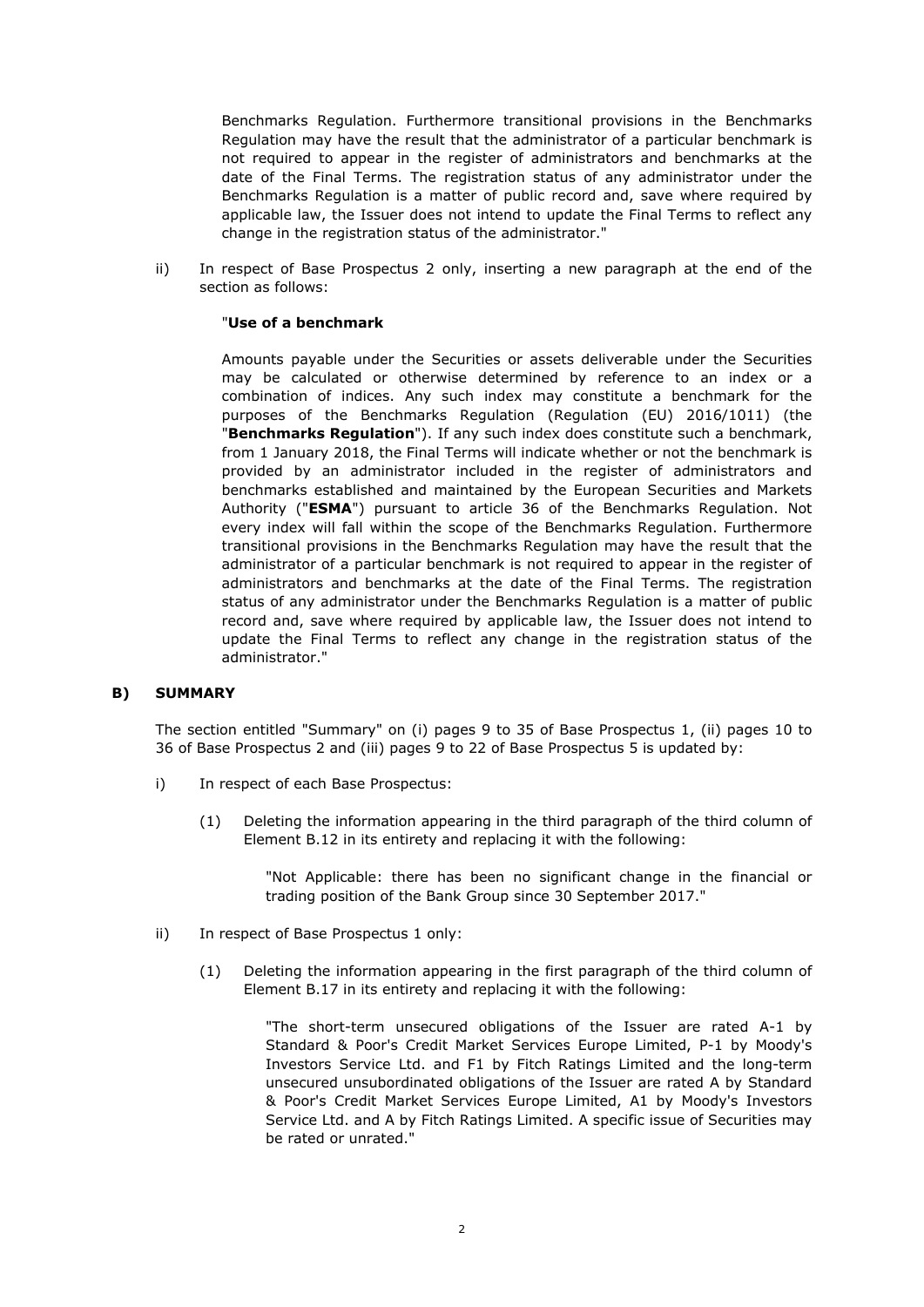(2) deleting the information headed "Mandatory Early Redemption" appearing in the third column of Element C.9 and replacing it with the following:

> "[[**Mandatory] Early Redemption**: Securities may also be redeemed earlier than the Scheduled Redemption Date if performance of the Issuer's obligations becomes illegal, if the Determination Agent so determines, following cessation of publication of an inflation index, or following [the occurrence of a change in applicable law,] [a currency disruption] [or] a tax event affecting the Issuer's ability to fulfil its obligations under the Securities.]"

- (3) deleting the second bullet point of the paragraph beginning with "You may also lose some or all of your entire investment if" of Element D.3 and replacing it with the following:
	- the Securities are redeemed early for reasons beyond the control of the Issuer (such as following [a change in applicable law,][a currency disruption] [or] a tax event affecting the Issuer's ability to fulfil its obligations under the Securities) and the amount paid to investors is less than the initial purchase price; or"
- iii) In respect of Base Prospectus 2 and Base Prospectus 5 only:
	- (1) Deleting the information appearing in the third column of Element B.5 in its entirety and replacing it with the following:

"The Bank Group is a major global financial services provider.

The Issuer is a wholly owned direct subsidiary of Barclays PLC, which is the ultimate holding company of the Bank Group (Barclays PLC, together with its subsidiaries, the "**Group**")."

## **C) INFORMATION INCORPORATED BY REFERENCE**

"

The section "Information Incorporated by Reference" on (i) pages 69 to 73 of Base Prospectus 1, (ii) pages 73 to 76 of Base Prospectus 2 and (iii) pages 56 to 59 of Base Prospectus 5 is updated by:

- i) adding the following documents (the "**Documents**", each a "**Document**") to the list of source documents in paragraph 1 (*Source documents*):
	- (1) the joint unaudited Q3 2017 results announcement of Barclays PLC and the Issuer in respect of the nine months ended 30 September 2017, as filed with the SEC on Form 6-K on 26 October 2017 (the "**Q3 2017 Results Announcement**");
	- (2) the joint announcement of Barclays PLC and the Issuer in respect of an update on structural reform as filed with the SEC on Form 6-K on 26 October 2017 (the "**Structural Reform Announcement**"); and
	- (3) Supplement 2/2017 dated 20 November 2017 to the Registration Document 4/2017 dated 1 June 2017 ("**Supplement 2/2017**").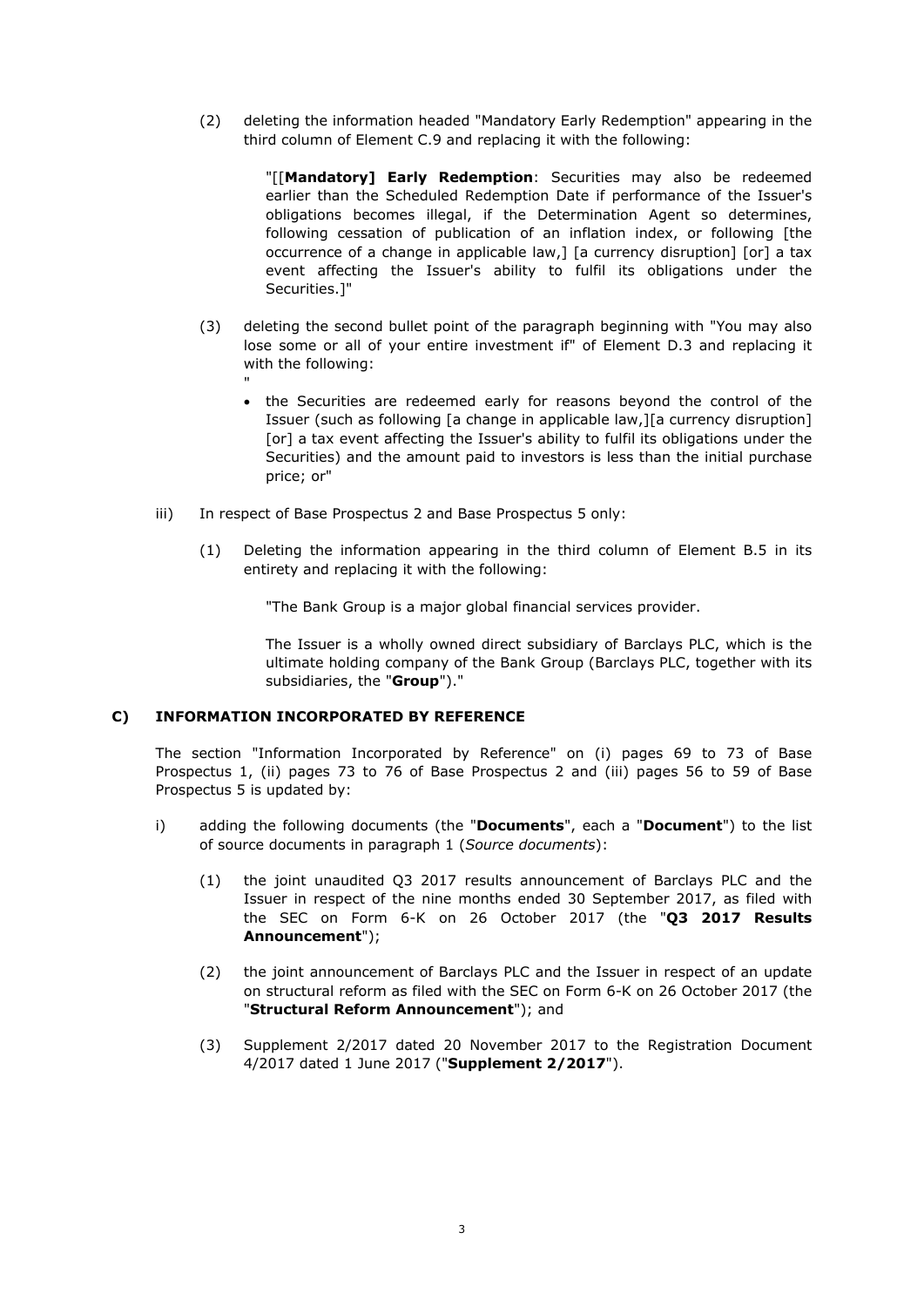ii) adding the following page references in respect of the Q3 2017 Results Announcement and Supplement 2/2017 to the cross-reference lists in paragraph 2 (*Information incorporated by reference*):

#### *From the Q3 2017 Results Announcement*

| Exhibit 99.1 - Results of Barclays PLC Group as of, and<br>for the nine months ended, 30 September 2017 | Pages i to 57 of<br>Exhibit 99.1 |
|---------------------------------------------------------------------------------------------------------|----------------------------------|
| <b>Notes</b>                                                                                            | Page i                           |
| Non- IFRS performance measures                                                                          | Pages i to iv                    |
| Forward-looking statements                                                                              | Page ii                          |
| Performance Highlights                                                                                  | Page 1                           |
| Group Performance Review                                                                                | Pages 2 to 5                     |
| <b>Results by Business</b>                                                                              |                                  |
| <b>Barclays UK</b>                                                                                      | Pages 6 to 7                     |
| <b>Barclays International</b>                                                                           | Pages 8 to 9                     |
| <b>Head Office</b>                                                                                      | Page 10                          |
| Quarterly Results Summary                                                                               | Page 11                          |
| Quarterly Results by Business                                                                           | Pages 12 to 16                   |
| <b>Barclays Non-Core Results</b>                                                                        | Page 17                          |
| Discontinued Operation Results                                                                          | Page 18                          |
| Performance Management                                                                                  | Page 19                          |
| Credit Risk                                                                                             | Page 20                          |
| <b>Consolidated Condensed Financial Statements</b>                                                      | Pages 21 to 23                   |
| Barclays PLC Parent Company                                                                             | Page 24                          |
| Treasury and Capital Risk                                                                               | Pages 25 to 30                   |
| Appendix: Non-IFRS Performance Measures                                                                 | Pages 31 to 33                   |
| Shareholder Information                                                                                 | Page 34                          |
| Glossary of terms                                                                                       | Pages 35 to 57                   |
| Exhibit 99.2 and Exhibit 99.3 - Capitalisation and                                                      | Page 1 of Exhibit                |
| <b>Indebtedness</b>                                                                                     | 99.2 and Page 1 of               |
|                                                                                                         | Exhibit 99.3                     |

## *From the Structural Reform Announcement*

**Exhibit 99.1 – Proposed changes to the structure of the Barclays Group due to ring fencing Pages 4 to 6**

#### *From Supplement 2/2017*

| Risk Factors               | Pages 1 to 2 |
|----------------------------|--------------|
| Forward-Looking Statements | Pages 3 to 4 |
| The Issuer and the Group   | Pages 4 to 5 |

Only information listed in the cross-reference lists above is incorporated by reference into the Base Prospectuses.

For the purposes of the prospectus rules made under Section 73A of the FSMA and each of the above listed Base Prospectuses, the information incorporated by reference, either expressly or implicitly, into each Document does not form part of any of the above listed Base Prospectuses. Information in each Document which is not incorporated by reference into each of the Base Prospectuses is either not relevant for investors or is covered elsewhere in each such Base Prospectus.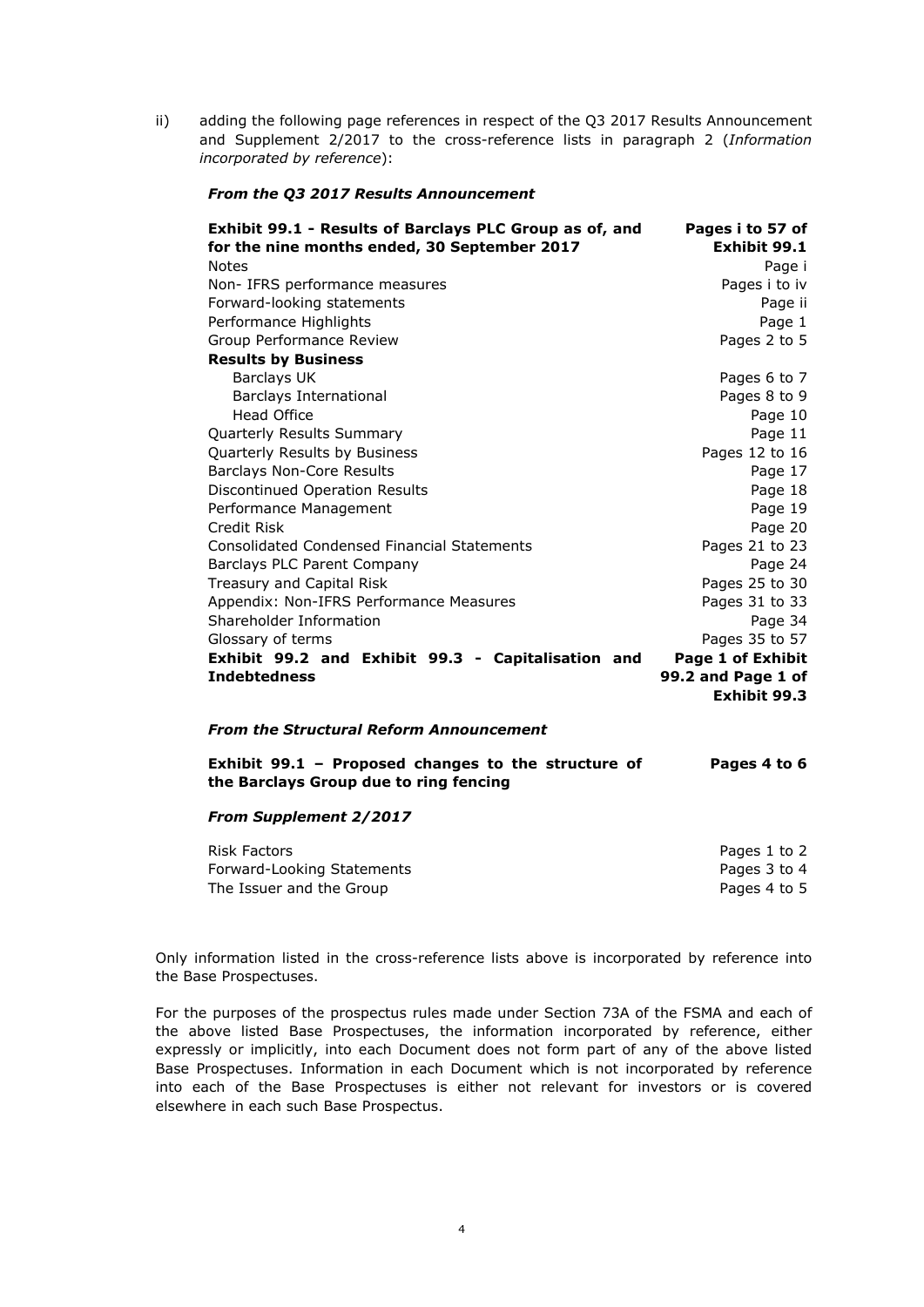#### **D) FORM OF FINAL TERMS**

In respect of each Base Prospectus, the section "Form of Final Terms" is supplemented by inserting a new item entitled "Relevant Benchmark[s]" as (i) item 54 on page 261 of Base Prospectus 1, (ii) item 42 on page 289 of Base Prospectus 2 and (iii) item 17 on page 90 of Base Prospectus 5:

| "Relevant Benchmark[s]: | [[specify benchmark] is provided by                                                            |
|-------------------------|------------------------------------------------------------------------------------------------|
|                         | [administrator legal name]][repeat as                                                          |
|                         | necessary]. As at the date hereof,                                                             |
|                         | $\left[\begin{bmatrix} \text{administrator} & \text{legal} & \text{name} \end{bmatrix}\right]$ |
|                         | [appears]/[does not appear]][repeat as                                                         |
|                         | <i>necessary</i> in the register of                                                            |
|                         | administrators and benchmarks                                                                  |
|                         | established and maintained by ESMA                                                             |
|                         | pursuant to article 36 of the Benchmarks                                                       |
|                         | Regulation]/[Not Applicable]"                                                                  |

#### **E) TAXATION**

In respect of Base Prospectus 2 and Base Prospectus 5 only, the information under the heading "US federal tax treatment of non-US holders" on (i) pages 302 to 304 of Base Prospectus 2 and (ii) pages 102 to 104 of Base Prospectus 5 shall be amended by deleting the fourth, fifth, sixth, seventh, eighth, and ninth paragraphs in their entirety and replacing them with the following:

"Under Section 871(m) of the Code and regulations thereunder, actual or deemed payments on financial instruments that reference one or more US corporations may be treated as 'dividend equivalent' payments that are subject to US withholding tax at a rate of 30 per cent Generally, a 'dividend equivalent' is a payment that is directly or indirectly contingent upon a US source dividend or is determined by reference to a US source dividend, including a payment that implicitly talks into account such a dividend. For financial instruments issued on or after 1 January 2017 but prior to 1 January 2019, dividend equivalent payments will be subject to withholding if the instrument has a 'delta' of one with respect to either an underlying US stock or a US stock component of an underlying index or basket. For financial instruments issued on or after 1 January 2019, dividend equivalent payments on (1) a 'simple' financial instrument that has a delta of 0.8 or greater with respect to an underlying US stock or a US stock component of an underlying index or basket and (2) a 'complex' financial instrument that meets the 'substantial equivalence' test with respect to an underlying US stock or a US stock component of an underlying index or basket, will be subject to withholding tax under Section 871(m). An issue of Securities that references an index or basket that is treated as a 'qualified index' will not be subject to withholding under Section 871(m), even if such Securities meet, as applicable, the delta or substantial equivalence test. In general, a qualified index is a diverse, passive, and widely used index that satisfies the technical requirements prescribed by regulations.

The delta of a financial instrument generally is defined as the ratio of the change in the fair market value of the instrument to a small change in the fair market value of the number of shares of the underlying US corporation, determined either as of the pricing or issue date of the instrument, in accordance with applicable regulations. A financial instrument generally will be treated as having a delta of one if it provides for 100 per cent participation in all of the appreciation and depreciation of one or more underlying US stocks. Very broadly, the substantial equivalence test analyses whether a financial instrument has a correlation to the applicable underlying US stock that is at least as great as that of a simple financial instrument with a delta of at least 0.8.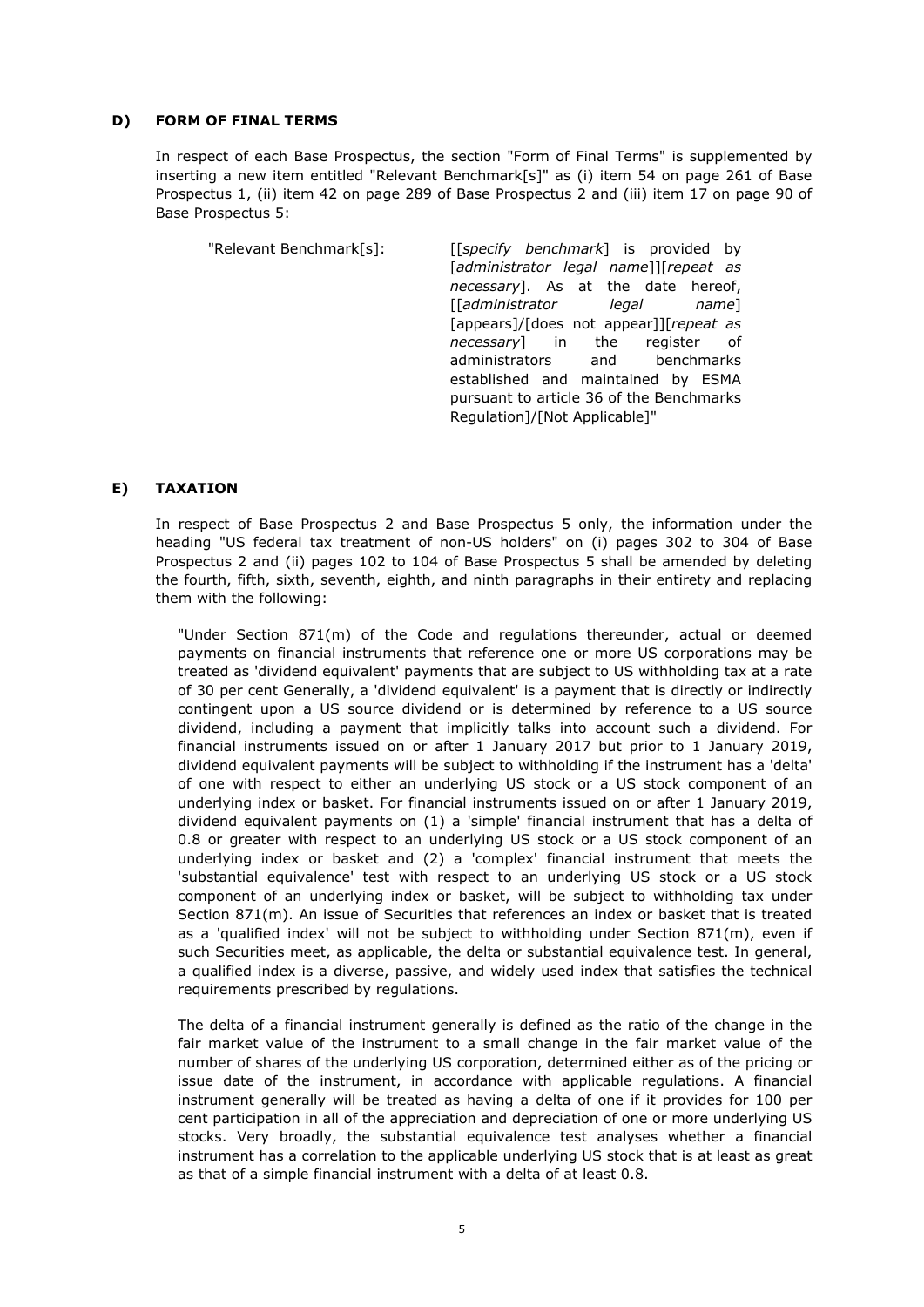The Final Terms will indicate if the Issuer has determined that the particular issue of Securities is expected to be subject to withholding under Section 871(m). Any determination by the Issuer on the application of Section 871(m) to a particular Security generally is binding on Holders, but is not binding on the IRS. The Section 871(m) regulations require complex calculations to be made with respect to Securities referencing shares of US corporations and their application to a specific issue of Securities may be uncertain. Accordingly, even if the Issuer determines that a Security is not subject to Section 871(m), the IRS could assert that the Holder is liable for Section 871(m) tax in respect of such Security, including where the IRS concludes that the delta or substantial equivalence with respect to the Security was determined more than 14 days prior to the Security's issue date.

In addition, a Security may be treated as reissued for purposes of Section 871(m) upon a significant modification of the terms of the Security. In certain circumstances, a rebalancing or adjustment to the components of an underlying index or basket may result in the deemed reissuance of the Security, in particular where the rebalancing or adjustment is made other than pursuant to defined rules, or involves the exercise of discretion. In that case, a Security that was not subject to withholding under Section 871(m) at issuance may become subject to withholding at the time of the deemed reissuance. In addition, a Security that in isolation is not subject to Section  $871(m)$  may nonetheless be subject to Section 871(m) if the non-US holder has engaged, or engages, in other transactions in respect of an underlying US stock or component of an underlying index or basket. In such situations, such non-US holders could be subject to Section 871(m) tax even if the Issuer does not withhold in respect of the Security. Further, a non-US holder may be required, including by custodians and other withholding agents with respect to the Security, to make representations regarding the nature of any other positions with respect to US stock directly or indirectly referenced (including components of any index or basket) by such Security. A non-US holder that enters, or has entered, into other transactions in respect of a US stock, component of an underlying index or basket, or the Securities should consult its own tax advisor regarding the application of Section 871(m) to the Securities and such other transactions.

If an issue of Securities is determined to be subject to US withholding tax under Section  $871(m)$ , information regarding the amount of each dividend equivalent, the delta of the Securities, the amount of any tax withheld and deposited, the estimated dividend amount (if applicable), and any other information required under Section  $871(m)$ , will be provided, communicated, or made available to Holders in a manner permitted by applicable regulations. Withholding on payments will be based on actual dividends on the underlying US stock or, if otherwise notified by the Issuer in accordance with applicable regulations, on estimated dividends used in pricing the Securities. Where an issue of Securities that references estimated dividend amounts also provides for any additional payments to reflect actual dividends on the underlying US stock, withholding tax will also apply to any additional payments.

If the Issuer determines that a Security is subject to withholding under Section 871(m), it will withhold tax in respect of the actual (or estimated, as described above) dividends that are paid on the underlying US stock. In addition, the US tax may be withheld on any portion of a payment or deemed payment (including, if appropriate, the payment of the purchase price) that is a dividend equivalent. Such withholding may occur at the time a dividend is paid on the relevant US stock (or, in certain cases, at the close of the quarter upon which the dividend is paid). Upon remitting the taxes withheld to the IRS, any increase in value of the relevant asset, index or basket or distributions to Holders in respect of a dividend equivalent will reflect the amount of the dividend net of the withholding described above."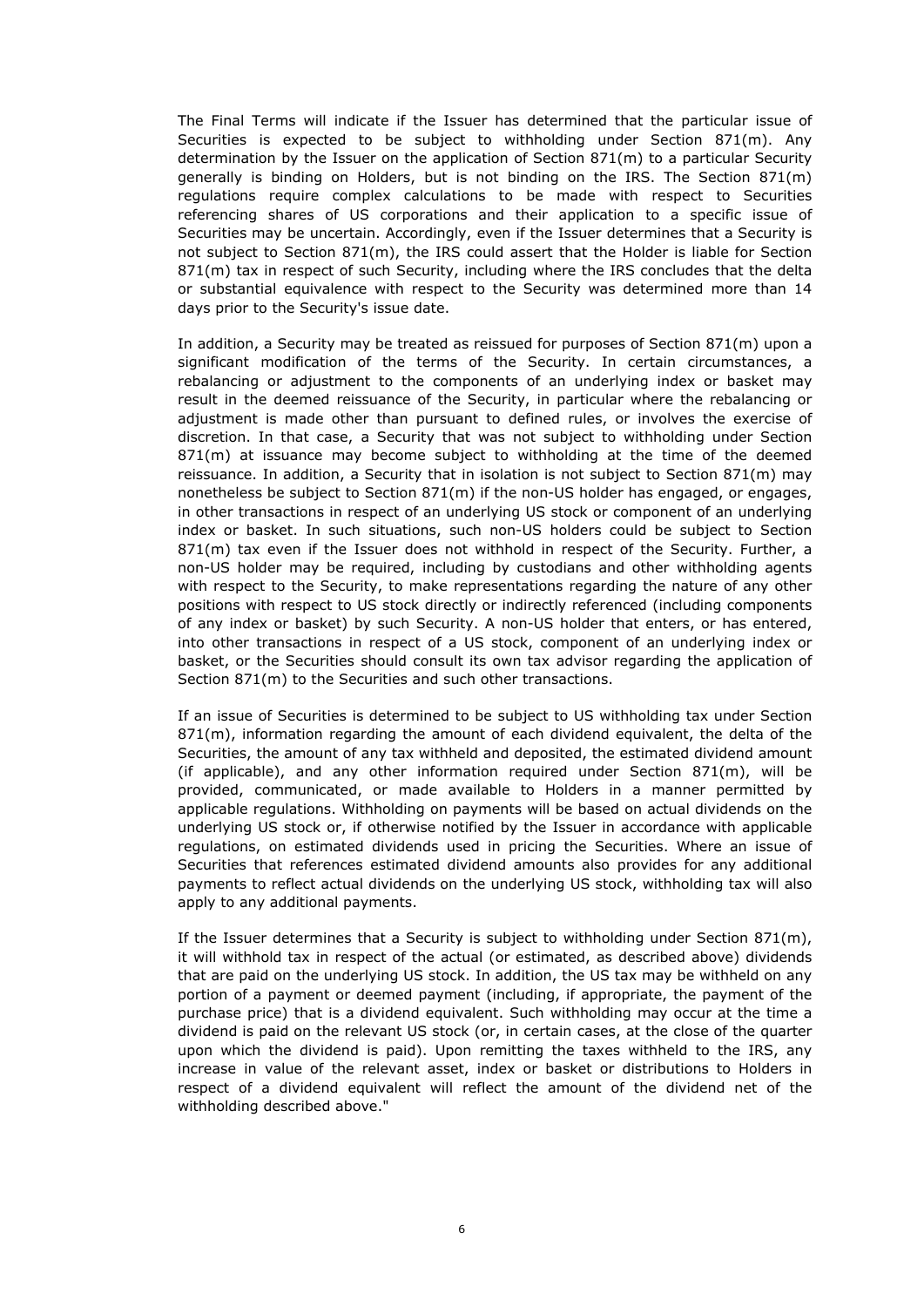## **F) IMPORTANT LEGAL INFORMATION**

In respect of each Base Prospectus, the section "Important Legal Information" on (i) pages 317 to 321 of Base Prospectus 1, (ii) pages 355 to 360 of Base Prospectus 2 and (iii) pages 109 to 113 of Base Prospectus 5 shall be amended as follows:

i) The second paragraph under the heading "Ratings" in the section entitled "Important Legal Information" on (i) pages 318 and 319 of Base Prospectus, (ii) pages 356 and 357 of Base Prospectus 2 and (iii) pages 109 to 110 of Base Prospectus 5 shall be deleted in its entirety and replaced with the following (notwithstanding that any footnotes in such paragraph of each Base Prospectus shall apply *mutatis mutandis* as set out therein):

> "As of the date of this Base Prospectus, the short-term unsecured obligations of the Issuer are rated A-1 by Standard & Poor's, P-1 by Moody's, and F1 by Fitch and the unsecured unsubordinated long-term obligations of the Issuer are rated A by Standard & Poor's, A1 by Moody's, and A by Fitch."

ii) The footnotes to the second paragraph under the heading "Ratings" shall be amended by deleting the information in (i) footnote 2 on page 319 of Base Prospectus 1, (ii) footnote 1 on page 357 of Base Prospectus 2 and (iii) footnote 3 on page 111 of Base Prospectus 5 in their entirety and replacing them with the following (notwithstanding that the numbering of such footnotes shall remain as set out in each Base Prospectus):

> "A short-term obligation rated 'A-1' is somewhat more susceptible to the adverse effects of changes in circumstances and economic conditions than obligations in higher rating categories. However, the obligor's capacity to meet its financial commitment on the obligation is satisfactory."

## **G) GENERAL INFORMATION**

The section entitled "General Information" on (i) pages 322 to 325 of Base Prospectus 1, (ii) pages 361 to 365 of Base Prospectus 2 and (iii) pages 114 to 118 of Base Prospectus 5 is updated by:

i) In respect of each Base Prospectus, deleting the sentence under "Significant Change Statement" on (i) page 322 of Base Prospectus 1, (ii) page 361 of Base Prospectus 2 and (iii) page 114 of Base Prospectus 5 and in each case replacing it with the following:

"There has been no significant change in the financial or trading position of the Bank Group since 30 September 2017."

ii) In respect of each Base Prospectus, deleting the information set out under "Legal Proceedings" on (i) page 322 of Base Prospectus 1, (ii) page 361 of Base Prospectus 2 and (iii) page 114 of Base Prospectus 5 and in each case replacing it with the following:

> "Save as disclosed under (i) Note 13 (*Provisions*) and Note 19 (*Legal, competition and regulatory matters*) to the consolidated interim financial statements of Barclays PLC as set out on page 70 and pages 74 to 85 respectively, of the Q2 2017 Interim Results Announcement and (ii) the section entitled "*Group Finance Director's Review – Other matters*" on page 4 of the Q3 2017 Results Announcement, there are no governmental, legal or arbitration proceedings (including any such proceedings which are pending or threatened of which the Issuer is aware), which may have or have had during the 12 months preceding the date of this Base Prospectus, a significant effect on the financial position or profitability of the Issuer and/or the Bank Group."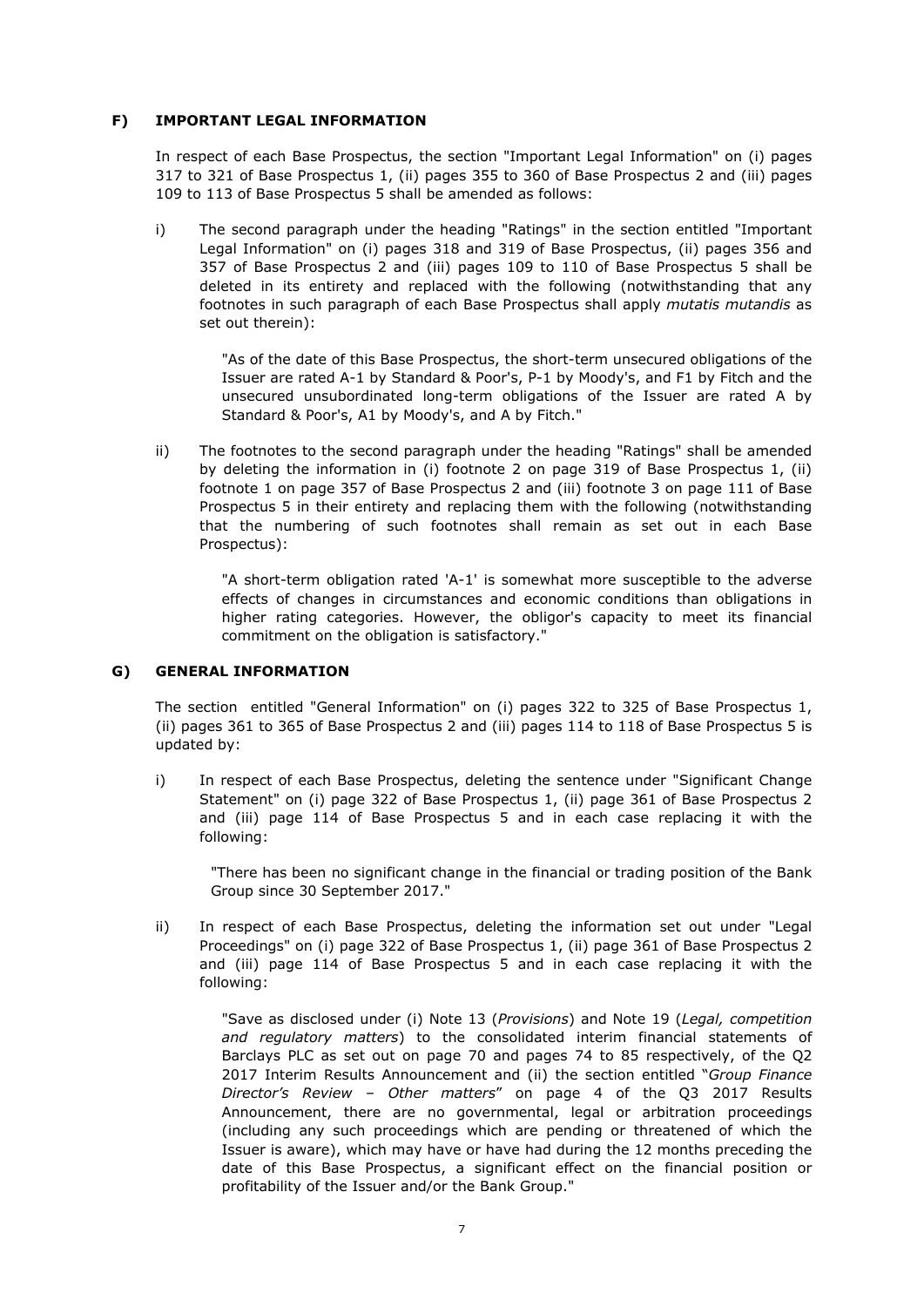To the extent that there is any inconsistency between (a) any statement in this Prospectus Supplement (in relation to any Base Prospectus) and (b) any other statement in, or incorporated by reference in any Base Prospectus, the statements in (a) above shall prevail.

The Q3 2017 Results Announcement and the Structural Reform Announcement may be inspected during normal business hours at the registered office of the Issuer or at https://www.home.barclays/barclays-investor-relations/results-and-reports/results.html.

The Supplement 2/2017 may be inspected during normal business hours at the registered office of the Issuer or at https://www.home.barclays/prospectuses-and-documentation/structuredsecurities/prospectuses.html.

Investors should be aware of their rights under Section 87Q(4) to (6) of the Financial Services and Markets Act 2000. Investors who have agreed to purchase or subscribe for Securities before this Prospectus Supplement was published have the right, exercisable within two working days after the date on which this Prospectus Supplement is published, to withdraw their acceptances. This right is exercisable up to, and including 23 November 2017. Investors should contact the distributor from which they agreed to purchase or subscribe the Securities in order to exercise their withdrawal rights.

References to each Base Prospectus shall hereafter mean each such Base Prospectus as supplemented by this Prospectus Supplement. The Issuer has taken all reasonable care to ensure that the information contained in each Base Prospectus, as supplemented by this Prospectus Supplement is, to the best of its knowledge, in accordance with the facts and contains no omission likely to affect its import and accepts responsibility accordingly. Save as disclosed in this Prospectus Supplement, no significant new factor, material mistake or inaccuracy relating to the information included in each Base Prospectus is capable of affecting the assessment of securities issued pursuant to each Base Prospectus has arisen or been noted, as the case may be, since the publication of each Base Prospectus (as supplemented at the date hereof) by the Issuer.

This Prospectus Supplement has been approved by the United Kingdom Financial Conduct Authority, which is the United Kingdom competent authority for the purposes of the Prospectus Directive and the relevant implementing measures in the United Kingdom, as a prospectus supplement issued in compliance with the Prospectus Directive and the relevant implementing measures in the United Kingdom for the purpose of giving information with regard to the issue of securities under the Programme.



The date of this Prospectus Supplement is 21 November 2017